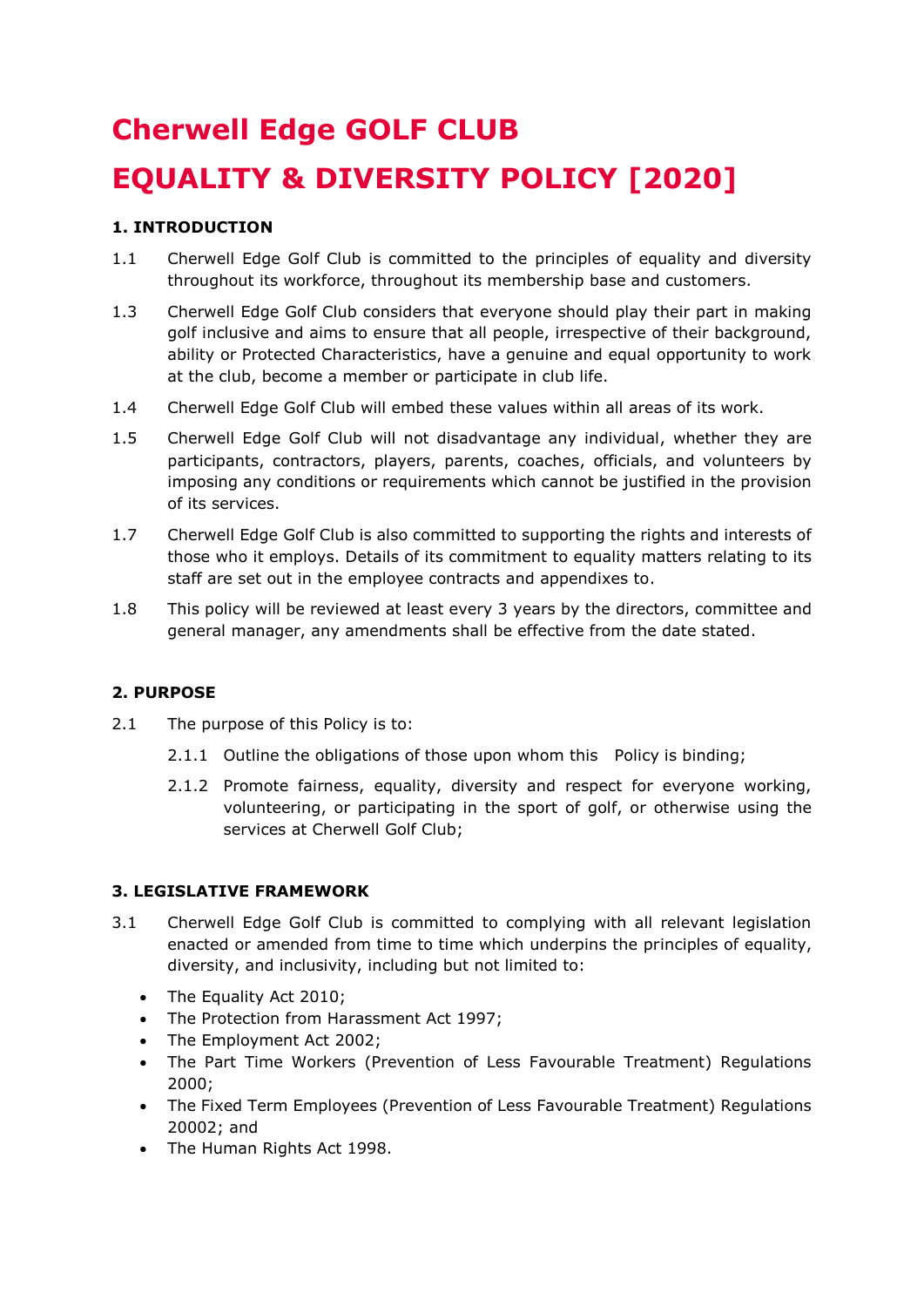# **4. SCOPE**

This Policy shall apply to, and be binding upon Cherwell Edge Golf Club, its *directors*, staff, volunteers, contractors, squad players, agents, and representatives working or acting for or on behalf of Cherwell Edge Golf Club.

# **5. POLICY IMPLEMENTATION**

- 5.1 Cherwell Edge Golf Club will:
- 5.1.2 Encourage the involvement of all people regardless of background, ability, or any Protected Characteristic, in golf;
- 5.1.3 Ensure that all competitions, events and activities administered by Cherwell Edge Golf Club are carried out in a fair and equitable way (except where specific situations and conditions prevent this, and except where Positive Action is necessary);
- 5.1.4 Monitor and review all Cherwell Edge Golf Club policies and procedures to ensure that they comply with the requirements of this Policy;
- 5.1.5 Monitor the diversity of its members, participants, players and volunteers in order to better understand the diversity that currently exists within Cherwell Edge Golf Club. All such monitoring of personal data shall be undertaken in compliance with England Golf's Data Protection Policy and the Data Protection Act 2018.
- 5.1.6 Provide appropriate training and support to all staff, contractors, officials and volunteers to raise awareness of both the collective and individual responsibilities imposed by this Policy and the Key Concepts outlined in Paragraph 6 of this Policy.
- 5.1.7 Publish this Policy on its website.
- $\bullet$

# **6. KEY CONCEPTS**

- 6.1 Direct and indirect discrimination is outlined in **Appendix One**;
- 6.2 Harassment is outlined in **Appendix Two**;
- 6.3 Victimisation is outlined in **Appendix Three**;
- $\bullet$

# **7. BREACHES**

- 7.1 Cherwell Edge Golf Club takes seriously all claims of inappropriate behaviour, bullying, harassment, victimisation and/or discrimination, whether direct or indirect, by a contractor, player, parent, coach, official or volunteer who works for, on behalf of, or represents Cherwell Edge Golf Club .
- 7.2 Alleged breaches of this Policy shall be dealt with using the Club's complaints, disciplinary or staff grievance procedure as appropriate.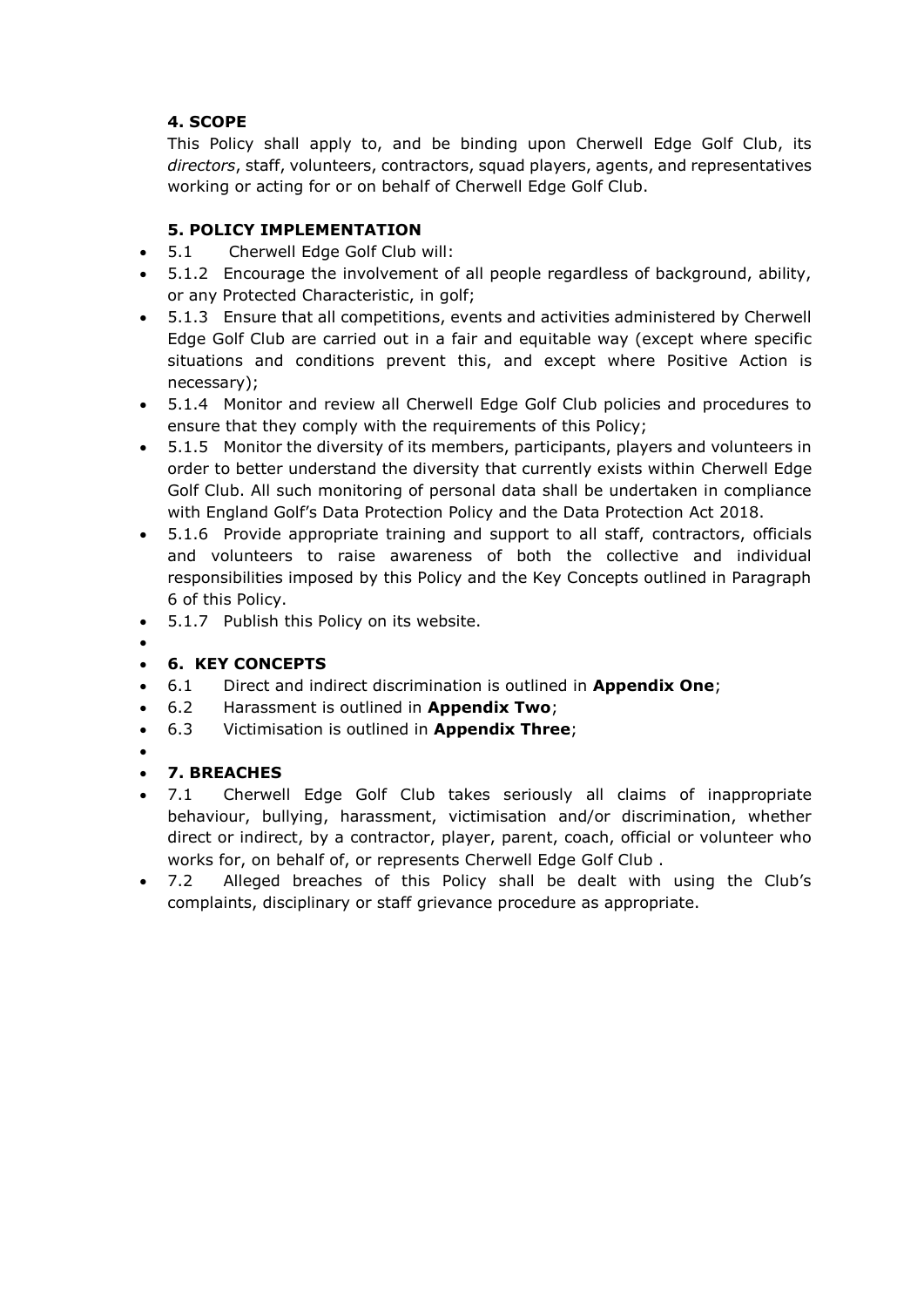#### **APPENDIX ONE**

# **The Equality Act 2010 and Discrimination**

Every individual and organisation to whom this Policy applies must not act in a way which is directly or indirectly discriminatory and must make reasonable adjustments to avoid discriminating against anyone with a Protected Characteristic. Failure to do so will be considered a breach of this Policy, and may be a breach of the Equality Act 2010,

The Equality Act 2010 makes it unlawful to discriminate directly or indirectly against individuals or groups with certain "Protected Characteristics". The "Protected Characteristics" are listed in section 4 of the Act:

- Age;
- Disability;
- Gender Reassignment;
- Marriage and Civil Partnership:
- Pregnancy and Maternity;
- Race;
- Religion or Belief;
- Sex:
- Sexual Orientation.

# **Direct Discrimination**

Direct Discrimination is defined at section 13(1) of the Equality Act 2010: "*A person (A) discriminates against another (B) if, because of a protected characteristic, A treats B less favourably than A treats or would treat others.*"

For example, if an action or decision is taken by a club which treats females less favourably than males, this would be considered direct discrimination on the grounds of sex, which is a protected characteristic.

# **Indirect Discrimination**

Indirect Discrimination is defined at section 19(1) of the Equality Act 2010: "*A person (A) discriminates against another (B) if A applies to B a provision, criterion or practice which is discriminatory in relation to a relevant protected characteristic of B's.*"

Indirect discrimination occurs where less favourable treatment is not necessarily the main effect or objective of an action or decision.

Since the nature of indirect discrimination is that the discriminatory effect an unexpected or unforeseen effect of a good faith decision, complaints of indirect discrimination should therefore be considered carefully and objectively, and not dismissed out of hand purely because the effect was not an expected or intentional one.

If, for example, a golf club introduces a rule that club competitions can only be played on Saturdays, this rule would prevent members with certain religious beliefs from taking part in the competition. Although it may not have been the intention of the golf club, the effect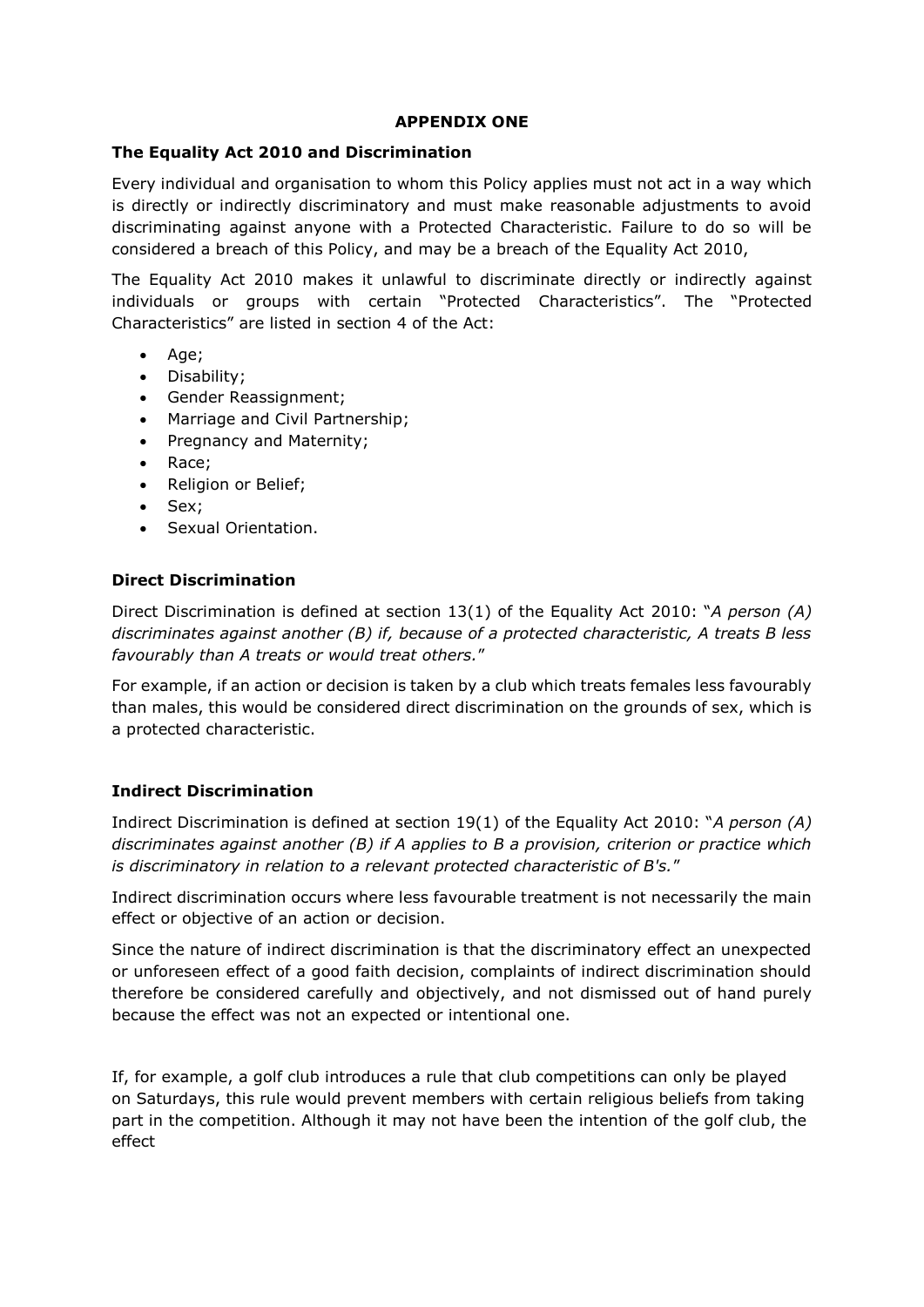of the rule is the less favourable treatment of members on the grounds of religion or belief, which is a protected characteristic. This is indirect discrimination.

# **Actions and Intentions**

An action or decision will still be considered discriminatory even if the less favourable treatment is unintentional. It may not always be obvious to the perpetrator that their actions are discriminatory. Indirect discrimination is often unintentional, but it is not a defence to an allegation of discrimination to say that the perpetrator did not mean to discriminate against a person or group. Discrimination can arise out of actions and decisions, but can also arise out of omissions and failure to take actions or decisions.

# **Reasonable Adjustments**

Everybody to whom this Policy applies is under a duty to make reasonable adjustments to avoid discriminating against any individual or group with a Protected Characteristic.

The duty is to make *reasonable* adjustments. It is not unreasonable for adjustments to cost time, money, or other resources. However, an adjustment may not be reasonable if the cost is disproportionately high, or making the adjustment would be unfeasible.

#### **Positive Action**

It can be lawful to make decisions that discriminate on the basis of a Protected Characteristic in very limited and exceptional circumstances, if the discrimination is a 'Positive Action' taken in order to address an underrepresented group or Protected Characteristic. Positive Actions must be reasonable, justifiable, and clearly linked to a legitimate aim.

# **Examples**

In a golfing context, some examples of unlawful discrimination might include:

- Not allowing the use of golf buggies, as this increases the cost of maintaining the course;(it is not discrimination to not allow the use of buggies on safety grounds)
- Restricting the number of tee times available to women during peak hours at a golf course;
- Not allowing competitions to be played on alternate days to accommodate for certain religious beliefs.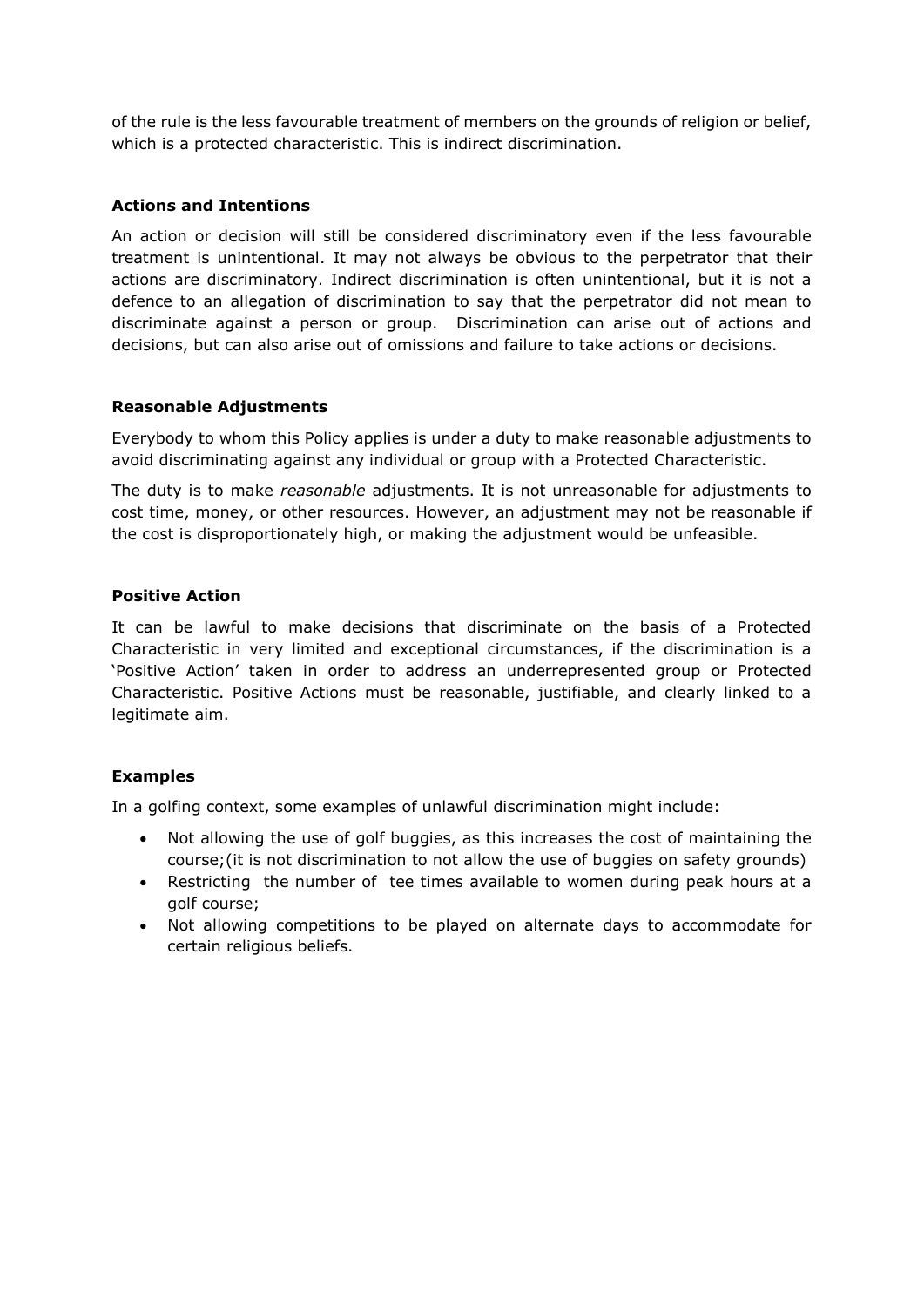# **APPENDIX TWO**

#### **Harassment**

Harassment is defined in section 26(1) of the Equality Act 2010. Harassment occurs where a person engages in unwanted conduct related to a Protected Characteristic (outlined in the Equality Act 2010), which has the purpose of either:

- Violating the other person's dignity; or
- Creates an intimidating, hostile, degrading, humiliating or offensive environment for the other person.

In determining whether conduct amounts to harassment, regard is had to:

- The perception of the victim;
- Whether it is reasonable for the conduct to have the perceived effect; and
- The Wider circumstances of the matter.

#### **Sexual Harassment**

Sexual harassment occurs where a person engages in unwanted conduct of a sexual nature, and the conduct has the purpose or effects outlined above.

# **One Off Incidents**

A single, isolated, or one-off incident can still amount to harassment. The key consideration is the purpose or effect of the conduct.

# **Protection from Harassment Act 1997**

Harassment can still occur even if it not based on a Protected Characteristic. The Protection from Harassment Act 1997 made it a civil, and sometimes a criminal, offence to carry out a course of conduct that amounts to harassment.

# **Examples**

In a golfing context, some examples of unlawful harassment might include:

- Employees making unwanted or inappropriate contact with colleagues at a golf club or facility;
- Targeting disabled golfers using buggies and demanding to see proof of a disability;
- Disproportionate and public criticism or sanctioning of an individual's behaviour by an organisation for irrelevant or personal reasons.